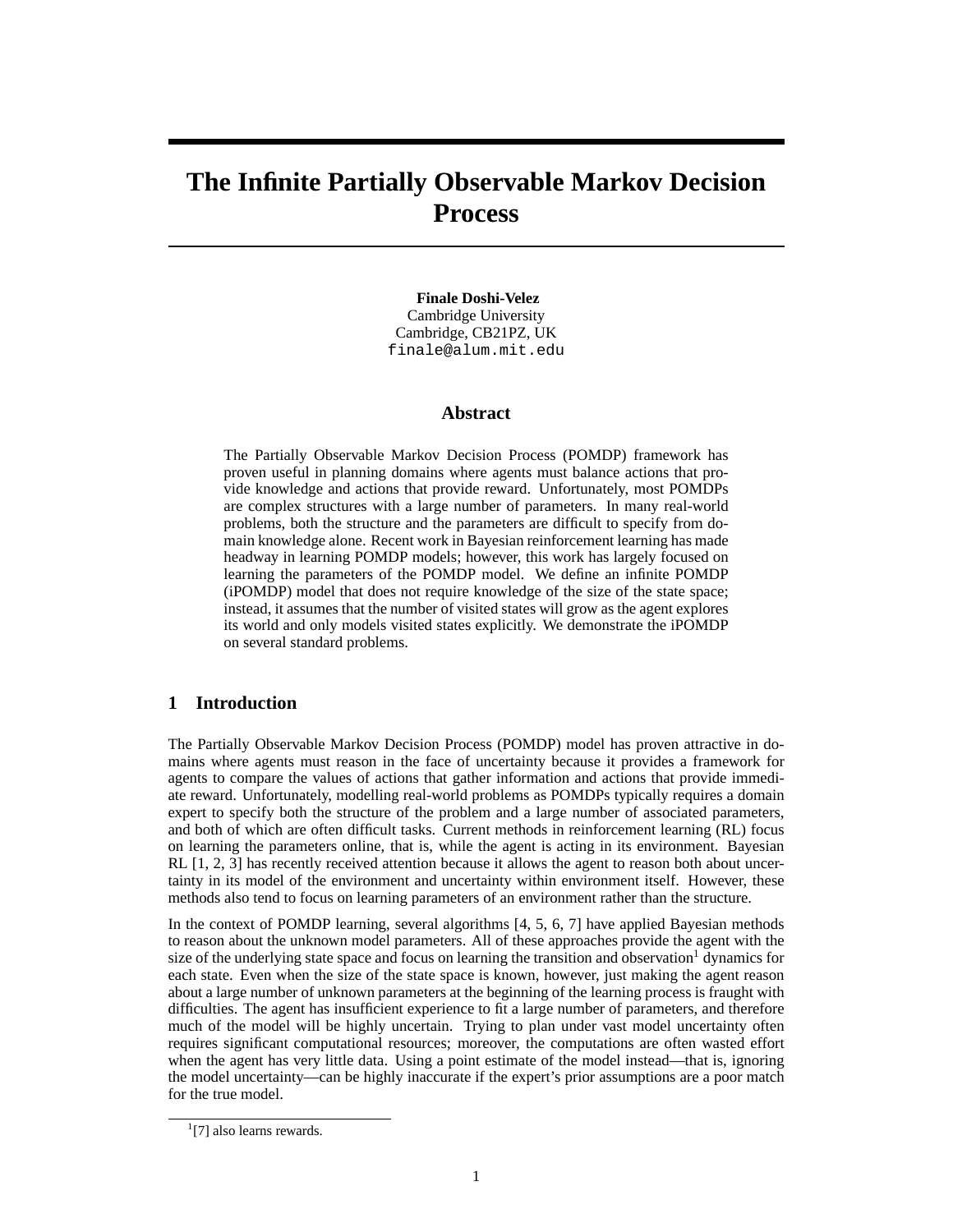We propose a nonparametric approach to modelling the structure of the underlying space specifically, the number of states in the agent's world—which allows the agent to start with a simple model and grow it with experience. Building on the infinite hidden Markov model (iHMM) [8], the infinite POMDP (iPOMDP) model posits that the environment contains of an unbounded number of states. The agent is expected to stay in a local region; however, as time passes, it may explore states that it has not visited before. Initially, the agent will infer simple, local models of the environment corresponding to its limited experience (also conducive to fast planning). It will dynamically add structure as it accumulates evidence for more complex models. Finally, a data-driven approach to structure discovery allows the agent to agglomerate states with identical dynamics (see section 4 for a toy example).

# **2 The Infinite POMDP Model**

A POMDP consists of the n-tuple  $\{S, A, O, T, \Omega, R, \gamma\}$ . S, A, and O are sets of states, actions, and observations. The transition function  $T(s'|s, a)$ defines the distribution over next-states  $s'$  to which the agent may transition after taking action a from state s. The observation function  $\Omega(o|s', a)$ is a distribution over observations  $o$  that may occur in state  $s'$  after taking action a. The reward function  $R(s, a)$  specifies the immediate reward for each state-action pair (see figure 1 for a slice of the graphical model). The factor  $\gamma \in [0, 1)$  weighs the importance of current and future rewards.



We focus on discrete state and observation spaces (generalising to continuous observations is straightforward) and finite action spaces. The size of the state space is unknown and potentially unbounded. The transitions, observations, and rewards are modelled with an iHMM.

Figure 1: A time-slice of the POMDP model.

**The Infinite Hidden Markov Model** A standard hidden Markov model (HMM) consists of the ntuple  $\{S, O, T, \Omega\}$ , where the transition  $T(s'|s)$  and observation  $\Omega(o|s')$  distributions only depend on the hidden state. When the number of hidden states is finite and discrete, Dirichlet distributions may be used as priors over the transition and observation distributions. The iHMM [9] uses a hierarchical Dirichlet Process (HDP) to define a prior over HMMs where the number of underlying states is unbounded.<sup>2</sup> To generate a model from the iHMM prior, we:

- 1. Draw the mean transition distribution  $\overline{T} \sim \mathsf{Stick}(\lambda)$ .
- 2. Draw observations  $\Omega(\cdot|s, a) \sim H$  for each s, a.
- 3. Draw transitions  $T(\cdot|s, a) \sim \text{DP}(\alpha, \overline{T})$  for each s, a.

where  $\lambda$  is the DP concentration parameter and H is a prior over observation distributions. For example, if the observations are discrete, then  $H$  could be a Dirichlet distribution.

Intuitively, the first two steps define the observation distribution and an overall popularity for each state. The second step uses these overall state popularities to define individual state transition distributions. More formally, the first two steps involve a draw  $G_0 \sim DP(\lambda, H)$ , where the atoms of  $G_0$ are  $\Omega$ , and  $\bar{T}$  are the associated stick-lengths.<sup>3</sup> Recall that in the stick breaking procedure, the s<sup>th</sup> stick-length,  $\bar{T}_s$ , is given by  $v_s \prod_{i=1}^{s-1} (1 - v_i)$ , where  $v_i \sim \text{Beta}(1, \lambda)$ . While the number of states is unbounded,  $\bar{T}_s$  decreases exponentially with s, meaning that "later" states are less popular. This construction of  $\overline{T}_s$  also ensures that  $\sum_{s=1}^{\infty} \overline{T}_s = 1$ . The top part of figure 2 shows a cartoon of a few elements of  $\overline{T}$  and  $\Omega$ .

The second step of the iHMM construction involves defining the transition distributions  $T(\cdot|s) \sim$  $DP(\alpha, T)$  for each state s, where  $\alpha$ , the concentration parameter for the DP, determines how closely the sampled distribution  $T(\cdot|s)$  matches the mean transition distribution  $\overline{T}$ . Because  $\overline{T}$  puts higher probabilities on states with smaller indices,  $T(s'|s)$  will also generally put more mass on earlier s' (see lower rows of figure 2). Thus, the generating process encodes a notion that the agent will spend most of its time in some local region. However, the longer the agent acts in this infinite space, the more likely it is to transition to somewhere new.

<sup>&</sup>lt;sup>2</sup>The iHMM models in [8] and [9] are formally equivalent [10].

<sup>&</sup>lt;sup>3</sup>A detailed description of DPs and HDPs is beyond the scope of this paper; please refer to [11] for background on Dirichlet processes and [9] for an overview of HDPs.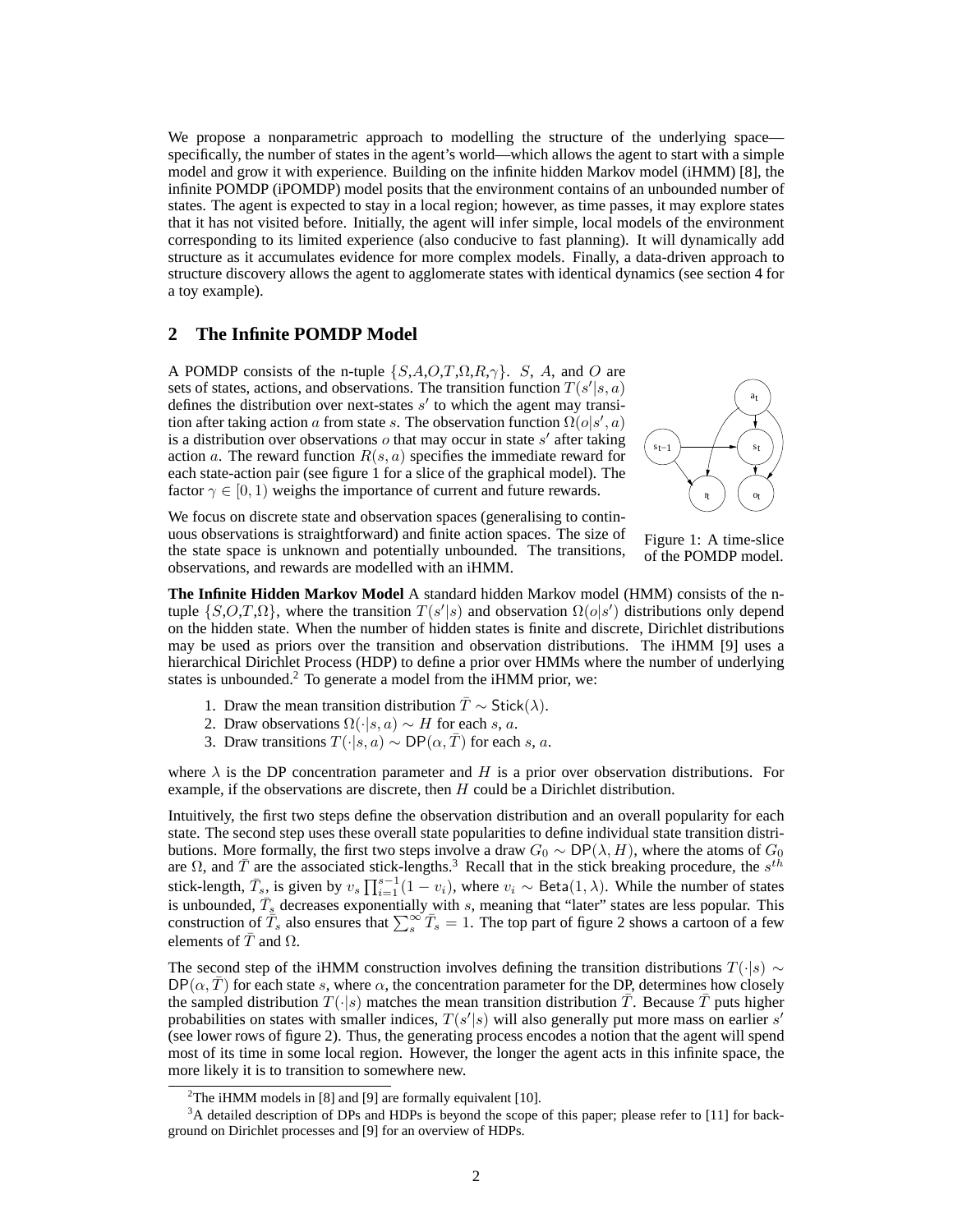**Infinite POMDPs** To extend the iHMM framework to iPOMDPs, we must incorporate actions and rewards into the generative model. To incorporate actions, we draw an observation distribution  $\Omega(\cdot|s, a) \sim H$  for each action a and each state s. Similarly, during the second step of the generative process, we draw a transition distribution  $T(s'|s, a) \sim$  $DP(\alpha, T)$  for each state-action pair.<sup>4</sup>

HMMs have one output—observations—while POMDPs also output rewards. We treat rewards as a secondary set of observations. For this work, we assume that the set of possible reward values is given, and we use a multinomial distribution to describe the probability  $R(r|s, a)$  of observing reward  $r$  after taking action  $a$  in state  $s$ . As with the observations, the reward distributions  $R$  are drawn from Dirichlet distribution  $H_R$ . We use multinomial distributions for convenience; however, other reward distributions (such as Gaussians) are easily incorporate in this framework.



Figure 2: iHMM: The first row shows each state's observation distribution  $\Omega_s$  and the mean transition distribution  $\overline{T}$ . Later rows show each state's transition distribution.

In summary, the iPOMDP prior requires that we specify

- a set of actions  $A$  and observations  $O$ ,
- a generating distribution H for the observation distributions and  $H<sub>R</sub>$  for the rewards (these generating distributions can have any form; the choice will depend on the application),
- a mean transition concentration factor  $\lambda$  and a state transition concentration factor  $\alpha$ , and
- a discount factor  $\gamma$ .

To sample a model from the iPOMDP prior, we first sample the mean transition distribution  $\bar{T} \sim$ Stick( $\lambda$ ). Next, for each state s and action a, we sample

- $T(\cdot|s,a) \sim \mathsf{DP}(\alpha, \overline{T})$ ,
- $\Omega(\cdot|s,a) \sim H$ ,
- $R(\cdot|s,a) \sim H_R$ .

Samples from the iPOMDP prior have an infinite number of states, but fortunately all of these states do not need to be explicitly represented. During a finite lifetime the agent can only visit a finite number of states, and thus the agent can only make inferences about a finite number of states. The remaining (infinite) states are equivalent from agent's perspective, as, in expectation, these states will exhibit the mean dynamics of the prior. Thus, the only parts of the infinite model that need to be initialised are those corresponding to the states the agent has visited as well as a catch-all state representing all other states. In reality, of course, the agent does not know the states it has visited: we discuss joint inference over the unknown state history and the model in section 3.1.

## **3 Planning**

As in the standard Bayesian RL framework, we recast the problem of POMDP learning as planning in a larger 'model-uncertainty' POMDP in which both the true model and the true state are unknown. We outline below our procedure for planning in this joint space of POMDP models and unknown states and the detail each step—belief monitoring and action-selection—in sections 3.1 and 3.2.

Because the true state is hidden, the agent must choose its actions based only on past actions and observations. Normally the best action to take at time  $t$  depends on the entire history of actions and observations that the agent has taken so far. However, the probability distribution over current states, known as the *belief*, is a sufficient statistic for a history of actions and observations. In discrete state spaces, the belief at time  $t + 1$  can be computed from the previous belief,  $b_t$ , the last action a, and observation o, by the following application of Bayes rule:

$$
b_{t+1}^{a,o}(s) = \Omega(o|s,a) \sum_{s' \in S} T(s|s',a) b_t(s') / Pr(o|b,a), \tag{1}
$$

<sup>&</sup>lt;sup>4</sup>We use the same base measure H to draw all observation distributions; however, a separate measures  $H_a$ could be used for each action if one had prior knowledge about the expected observation distribution for reach action. Likewise, one could also draw a separate  $\overline{T}_a$  for each action.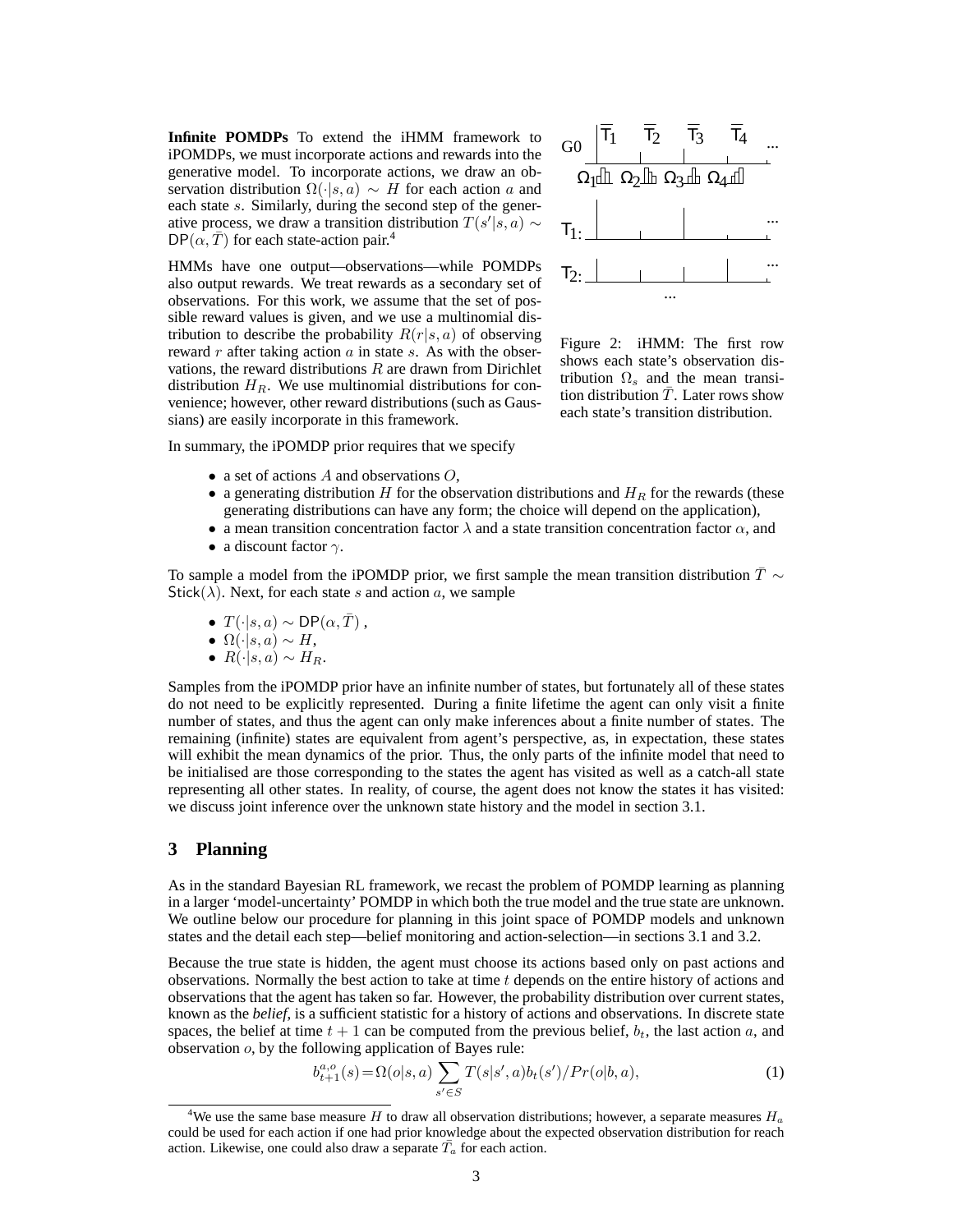where  $Pr(o|b, a) = \sum_{s' \in S} \Omega(o|s', a) \sum_{s \in S} T(s'|s, a) b_t(s)$ . However, it is intractable to express the joint belief b over models and states with a closed-form expression. We approximate the belief b with a set of sampled models  $m = \{T, \Omega, R\}$ , each with weight  $w(m)$ . Each model sample m maintains a belief over states  $b_m(s)$ . The states are discrete, and thus the belief  $b_m(s)$  can be updated using equation 1. Details for sampling the models  $m$  are described in section 3.1.

Given the belief, the agent must choose what action to choose next. One approach is to solve the planning problem offline, that is, determine a good action for every possible belief. If the goal is to maximize the expected discounted reward, then the optimal policy is given by:

$$
V_t(b) = \max_{a \in A} Q_t(b, a), \tag{2}
$$

$$
Q_t(b, a) = R(b, a) + \gamma \sum_{o \in O} Pr(o|b, a) V_t(b^{a, o}), \qquad (3)
$$

where the value function  $V(b)$  is the expected discounted reward that an agent will receive if its current belief is b and  $Q(b, a)$  is the value of taking action a in belief b. The exact solution to equation 3 is only tractable for tiny problems, but many approximation methods [12, 13, 14] have been developed to solve POMDPs offline.

While we might hope to solve equation 3 over the state space of a single model, it is intractable to solve over the joint space of states and infinite models—the model space is so large that standard point-based approximations will generally fail. Moreover, it makes little sense to find the optimal policy for all models when only a few models are likely. Therefore, instead of solving 3 offline, we build a forward-looking search tree at each time step (see [15] for a review of forward search in POMDPs). The tree computes the value of action by investigating a number of steps into the future. The details of the action selection are discussed in section 3.2.

#### **3.1 Belief Monitoring**

As outlined in section 3, we approximate the joint belief over states and models through a set of samples. In this section, we describe a procedure for sampling a set of models  $m = \{T, \Omega, R\}$  from the true belief, or posterior, over models.<sup>5</sup> These samples can then be used to approximate various integrations over models that occur during planning; in the limit of infinite samples, the approximations will be guaranteed to converge to their true values. To simplify matters, we assume that given a model m, it is tractable to maintain a closed-form belief  $b_m(s)$  over states using equation 1. Thus, models need to be sampled, but beliefs do not.

Suppose we have a set of models  $m$  that have been drawn from the belief at time  $t$ . To get a set of models drawn from the belief at time  $t+1$ , we can either draw the models directly from the new belief or adjust the weights on the model set at time  $t$  so that they now provide an accurate representation of the belief at time  $t + 1$ . Adjusting the weights is computationally most straightforward: directly following belief update equation 1, the importance weight  $w(m)$  on model m is given by:

$$
w_{t+1}^{a,o}(m) \propto \Omega(o|m, a)w_t(m), \tag{4}
$$

where  $\Omega(o|m, a) = \sum_{s \in S} \Omega(o|s, m, a)b_m(s)$ , and we have used  $T(m'|m, a) = \delta_m(m')$  because the true model does not change.

The advantage of simply reweighting the samples is that the belief update is extremely fast. However, new experience may quickly render all of the current model samples unlikely. Therefore, we must periodically resample a new set of models directly from the current belief. The beam-sampling approach of [16] is an efficient method for drawing samples from an iHMM posterior. We adapt this approach to allow for observations with different temporal shifts (since the reward  $r_t$  depends on the state  $s_t$ , whereas the observation  $o_t$  is conditioned on the state  $s_{t+1}$ ) and for transitions indexed by both the current state and the most recent action. The correctness of our sampler follows directly from the correctness of the beam sampler [16].

The beam-sampler is an auxiliary variable method that draws samples from the iPOMDP posterior. A detailed description of beam sampling is beyond the scope of this paper; however, we outline the general procedure below. The inference alternates between three phases:

<sup>5</sup>We will use the words *posterior* and *belief* interchangeably; both refer to the probability distribution over the hidden state given some initial belief (or *prior*) and the history of actions and observations.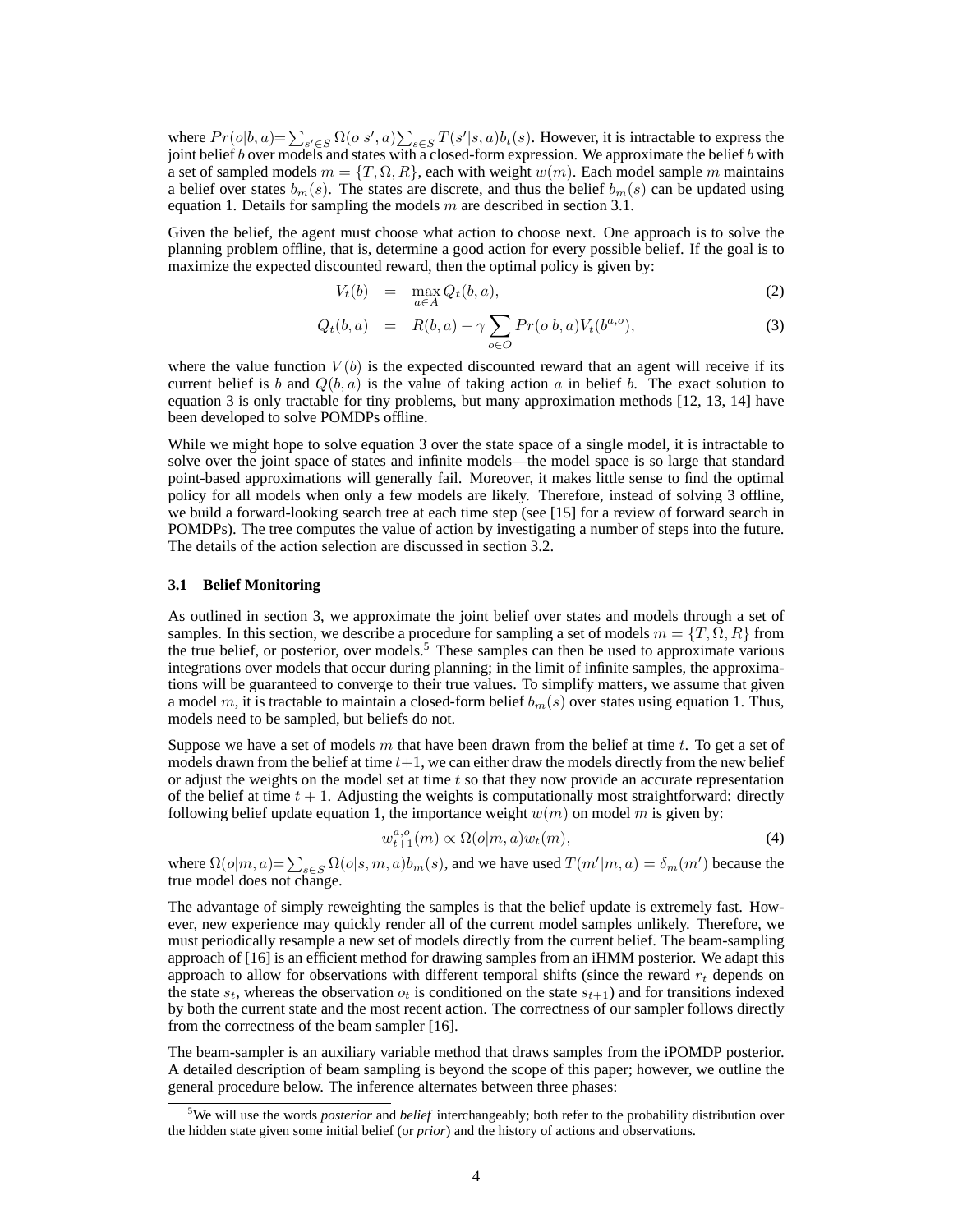- **Sampling slice variables to limit trajectories to a finite number of hidden states.** Given a transition model T and a state trajectory  $\{s_1, s_2, \ldots\}$ , an auxiliary variable  $u_t$  ∼ Uniform([0, min(T(·|s<sub>t</sub>, a))]) is sampled for each time t. The final column k of the transition matrix is extended via additional stick-breaking until  $\max(T(s_k|s, a)) < u_t$ . Only transitions  $T(s'|s, a) > u_t$  are considered for inference at time  $t^{\delta}$ .
- **Sampling a hidden state trajectory.** Now that we have a finite model, we apply forward filtering-backward sampling (FFBS) [18] to sample the underlying state sequence.
- **Sampling a model.** Given a trajectory over hidden states, transition, observation, and reward distributions are sampled for the visited states (it only makes sense to sample distributions for visited states, as we do not have information about unvisited states). In this finite setting, we can resample the transitions  $T(\cdot|s, a)$  using standard Dirichlet posteriors:

$$
T(\cdot|s,a) \sim \text{Dirichlet}(T_1^{sa} + n_1^{sa}, T_2^{sa} + n_2^{sa}, ..., T_k^{sa} + n_k^{sa}, \sum_{i=k+1}^{\infty} T_i^{sa}), \tag{5}
$$

where  $k$  is the number of *active* or used states,  $T_i^{sa}$  is the prior probability of transitioning to state *i* from state *s* after taking action *a*, and  $n_i^{sa}$  is the number of observed transitions to state  $i$  from  $s$  after  $a$ . The observations and rewards are resampled in a similar manner: for example, if the observations are discrete with Dirichlet priors:

$$
\Omega(\cdot|s,a) \sim \text{Dirichlet}(H_1 + n^{o_1sa}, H_2 + n^{o_2sa}, ..., H_{|O|} + n^{o_{|O|}sa}).\tag{6}
$$

As with all MCMC methods, initial samples (from the *burn-in* period) are biased by sampler's start position; only after the sampler has mixed will the samples be representative of the true posterior.

Finally, we emphasize that the approach outline above is a sampling approach and not a maximum likelihood estimator; thus the samples, drawn from the agent's belief, capture the variation over possible models. The representation of the belief is necessarily approximate due to our use of samples, but the samples are drawn from the true current belief—no other approximations have been made. Specifically, we are not filtering: each run of the beam sampler produces samples from the current belief. Because they are drawn from the true posterior, all samples have equal weight.

#### **3.2 Action Selection**

Given a set of models, we apply a stochastic forward search in the model-space to choose an action. The general idea behind forward search [15] is to use a forward-looking tree to compute actionvalues. Starting from the agent's current belief, the tree branches on each action the agent might take and each observation the agent might see. At each action node, the agent computes its expected immediate reward  $R(a) = \mathbb{E}_m[\mathbb{E}_{s|m}[R(\cdot|s,a)]].$ 

From equation 3, the value of taking action  $\alpha$  in belief  $b$  is

$$
Q(a,b) = R(a,b) + \gamma \sum_{o} \Omega(o|b,a) \max_{a'} Q(a',b^{ao})
$$
\n<sup>(7)</sup>

where  $b^{ao}$  is the agent's belief after taking action a and seeing observation o from belief b. Because action selection must be completed online, we use equation 4 to update the belief over models via the weights  $w(m)$ . Equation  $\bar{7}$  is evaluated recursively for each  $Q(a', b^{ao})$  up to some depth D.

The number of evaluations grows with  $(|A||O|)^D$ , so doing a full expansion is feasible only for very small problems. We approximate the true value stochastically by sampling only a few observations from the distribution  $P(o|a) = \sum_m P(o|a, m)w(m)$ . Equation 7 reduces to

$$
Q(a,b) = R(a,b) + \gamma \frac{1}{N_O} \sum_{i} \max_{a'} Q(a',b^{ao_i})
$$
 (8)

where  $N_O$  is the number of sampled observations and  $o_i$  is the  $i^{th}$  sampled observation.

Once we reach a prespecified depth in the tree, we must approximate the value of the leaves. For each model m in the leaves, we can compute the value  $Q(a, b_m, m)$  of the action a by approximately

<sup>&</sup>lt;sup>6</sup>For an introduction to slice sampling, refer to [17].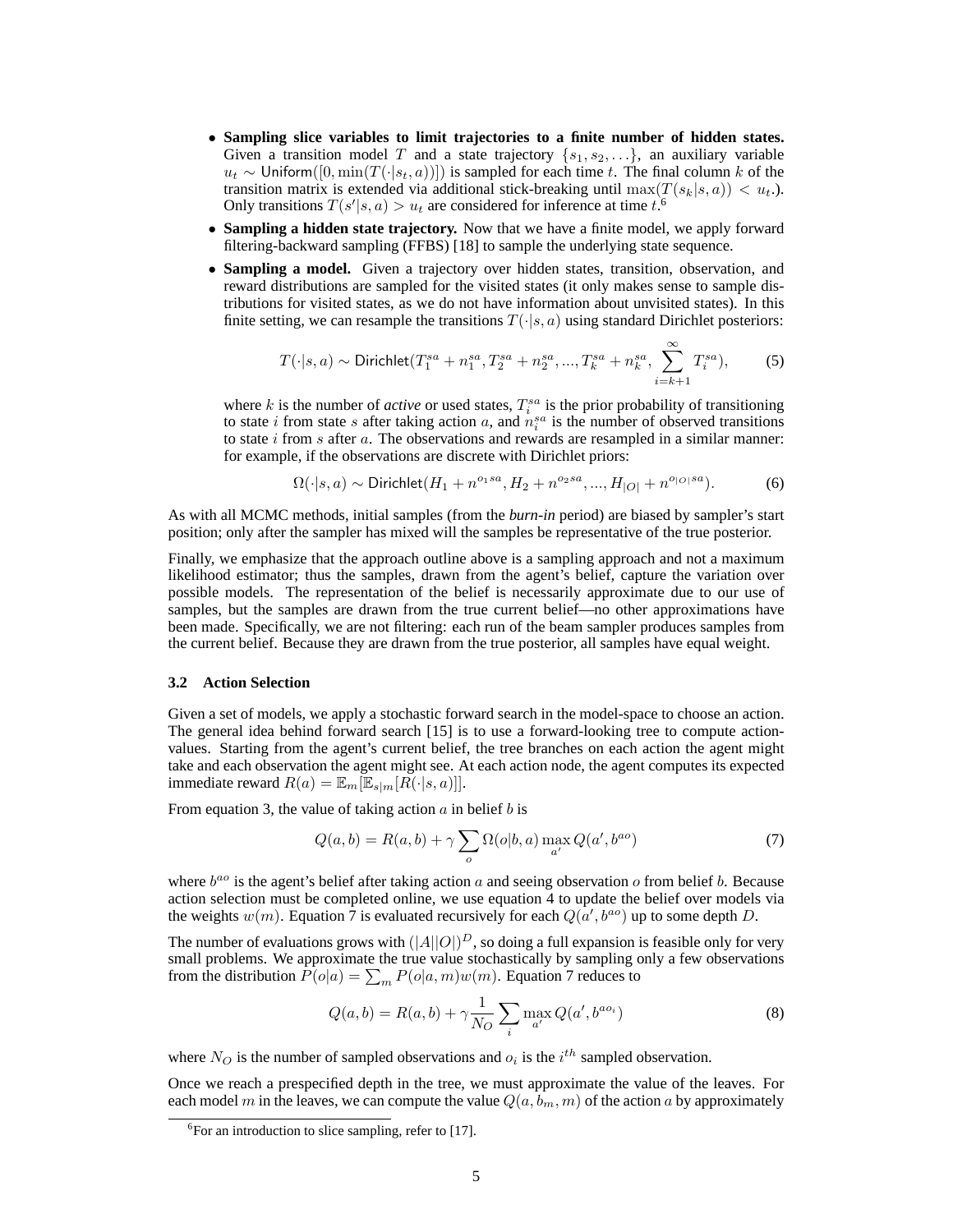solving offline the POMDP model that m represents. We approximate the value of action  $a$  as

$$
Q(a,b) \approx \sum_{m} w(m)Q(a,b_m,m). \tag{9}
$$

This approximation is always an overestimate of the value, as it assumes that the uncertainty over models—but not the uncertainty over states—will be resolved in the following time step (similar to the QMDP [19] assumption).<sup>7</sup> As the iPOMDP posterior becomes peaked and the uncertainty over models decreases, the approximation becomes more exact.

The quality of the action selection largely follows from the bounds presented in [20] for planning through forward search. The key difference is that now our belief representation is particle-based; during the forward search we approximate an expected rewards over all possible models with rewards from the particles in our set. Because we can guarantee that our models are drawn from the true posterior over models, this approach is a standard Monte Carlo approximation of the expectation. Thus, we can apply the central limit theorem to state that the estimated expected rewards will be distributed around the true expectation with approximately normal noise  $N(0, \frac{\sigma^2}{n})$  $\frac{\sigma^2}{n}$ ), where *n* is the number of POMDP samples and  $\sigma^2$  is a problem-specific variance.

# **4 Experiments**

We begin with a series of illustrative examples demonstrating the properties of the iPOMDP. In all experiments, the observations were given vague hyperparameters (1.0 Dirichlet counts per element), and rewards were given hyperparameters that encouraged peaked distributions (0.1 Dirichlet counts per element). The small counts on the reward hyperparameters encoded the prior belief that  $R(\cdot|s, a)$  is highly peaked, that is, each state-action pair will likely have one associated reward value. Beliefs were approximated with sample set of 10 models. Models were resampled between episodes and reweighted during episodes. A burn-in of 500 iterations was used for the beam sampler when drawing these models directly from the belief. The forward-search was expanded to a depth of 3.



Figure 3: Various comparisons of the lineworld and loopworld models. Loopworld infers only necessary states, ignoring the more complex (but irrelevant) structure.

**Avoiding unnecessary structure: Lineworld and Loopworld.** We designed a pair of simple environments to show how the iPOMDP infers states only as it can distinguish them. The first, lineworld was a length-six corridor in which the agent could either travel left or right. Loopworld consisted of a corridor with a series of loops (see figure 3(a)); now the agent could travel though the upper or lower branches. In both environments, only the two ends of the corridors had unique observations.

<sup>&</sup>lt;sup>7</sup>We also experimented with approximating  $Q(a, b) \approx 80$  – percentile $(\{w(m)Q(a, b_{m,m})\})$ . Taking a higher percentile ranking as the approximate value places a higher value on actions with larger uncertainty. As the values of the actions become more well known and the discrepancies between the models decreases, this criterion reduces to the true value of the action.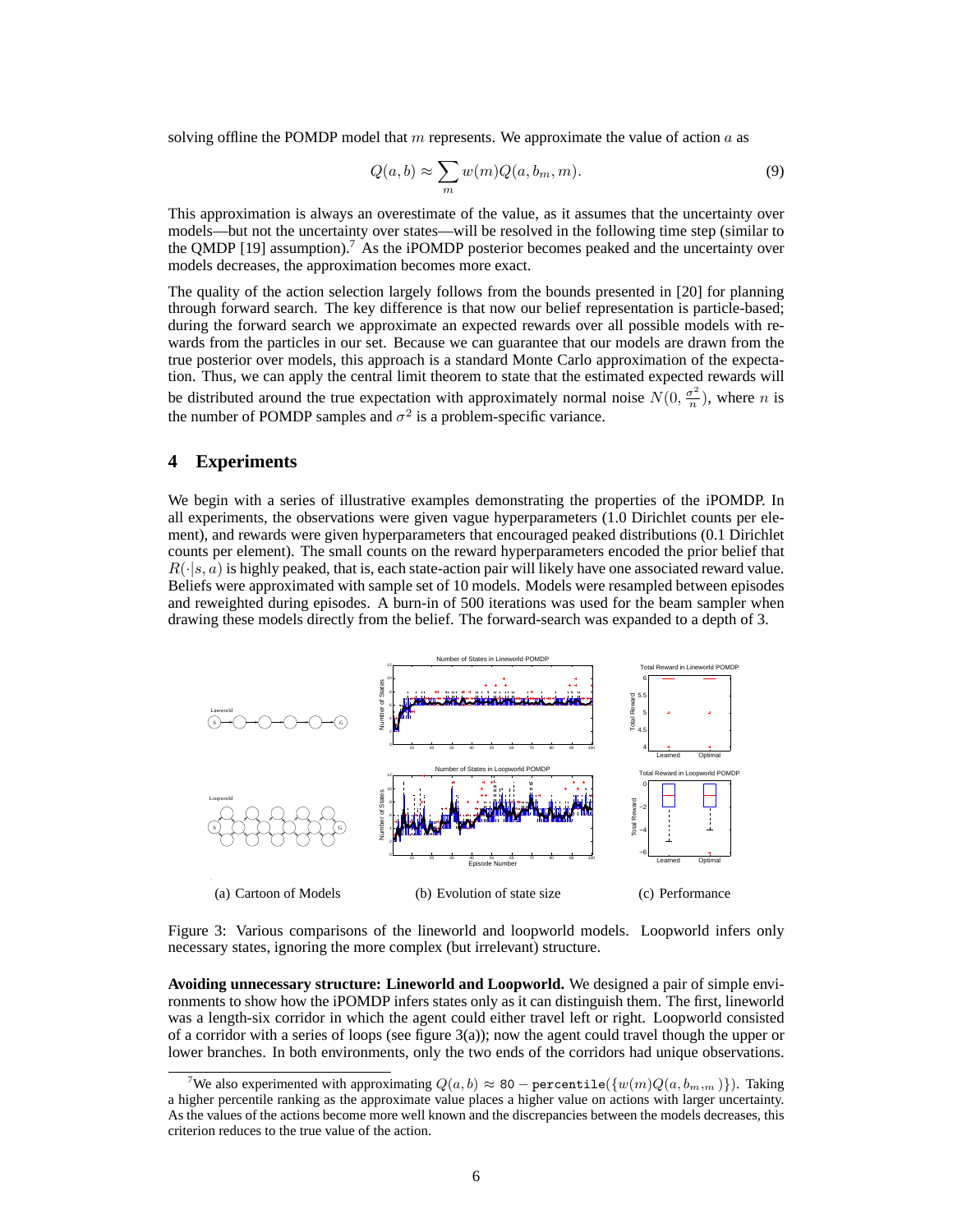Actions produced the desired effect with probability 0.95, observations were correct with probability 0.85 (that is, 15% of the time the agent saw an incorrect observation). The agent started at the left end of the corridor and received a reward of -1 until it reached the opposite end (reward 10).

The agent eventually infers that the lineworld environment consists of six states—based on the number of steps it requires to reach the goal—although in the early stages of learning it infers distinct states only for the ends of the corridor and groups the middle region as one state. The loopworld agent also shows a growth in the number of states over time (see figure 3(b)), but it never infers separate states for the identical upper and lower branches. By inferring states as they needed to explain its observations—instead of relying on a prespecified number of states—the agent avoided the need to consider irrelevant structure in the environment. Figure 3(c) shows that the agent (unsurprisingly) learns optimal performance in both environments.

**Adapting to new situations: Tiger-3.** The iPOMDP's flexibility also lets it adapt to new situations. In the tiger-3 domain, a variant of the tiger problem [19] the agent had to choose one of three doors to open. Two doors had tigers behind them  $(r = -100)$  and one door had a small reward  $(r = 10)$ . At each time step, the agent could either open a door or listen for the "quiet" door. It heard the correct door correctly with probability 0.85.

The reward was unlikely to be behind the third door ( $p = .2$ ), but during the first 100 episodes, we artificially ensured that the reward was always behind doors 1 or 2. The improving rewards in figure 4 show the agent steadily learning the dynamics of its world; it learned never to open door 3. The dip in 4 following episode 100 occurs when we next allowed the reward to be behind all three doors, but the agent quickly adapts to the new possible state of its environment. The iPOMDP enabled the agent to first adapt quickly to its simplified environment but add complexity when it was needed.

**Broader Evaluation.** We next completed a set of experiments on POMDP problems from the literature. Tests had 200 episodes of learning, which interleaved acting and resampling models, and 100 episodes of testing with the models fixed. During learning, actions were chosen stochasti-



Figure 4: Evolution of reward from tiger-3.

cally based on its value with probability 0.05 and completely randomly with probability 0.01. Otherwise, they were chosen greedily (we found this small amount of randomness was needed for exploration to overcome our very small sample set and search depths). We compared accrued rewards and running times for the iPOMDP agent against (1) an agent that knew the state count and used EM to train its model, (2) an agent that knew the state count and that used the same forward-filtering backward-sampling (FFBS) algorithm used in the beam sampling inner loop to sample models, and (3) an agent that used FFBS with ten times the true number of states. For situations where the number of states is not known, the last case is particularly interesting—we show that simply overestimating the number of states is not necessarily the most efficient solution.

Table 1 summarises the results. We see that the iPOMDP often infers a smaller number of states than the true count, ignoring distinctions that the history does not support. The middle three columns show the speeds of the three controls relative the iPOMDP. Because the iPOMDP generally uses smaller state spaces, we see that most of these values are greater than 1, indicating the iPOMDP is faster. (In the largest problem, dialog, the oversized FFBS model did not complete running in several days.) The latter four columns show accumulated rewards; we see that the iPOMDP is generally on par or better than the methods that have access to the true state space size. Finally, figure 5 plots the learning curve for one of problems, shuttle.

# **5 Discussion**

Recent work in learning POMDP models include[23], which uses a set of Gaussian approximations to allow for analytic value function updates in the POMDP space, and [5], which jointly reasons over the space Dirichlet parameter and states when planning in discrete POMDPs. Sampling based approaches include Medusa [4], which learns using state-queries, and [7], which learns using policy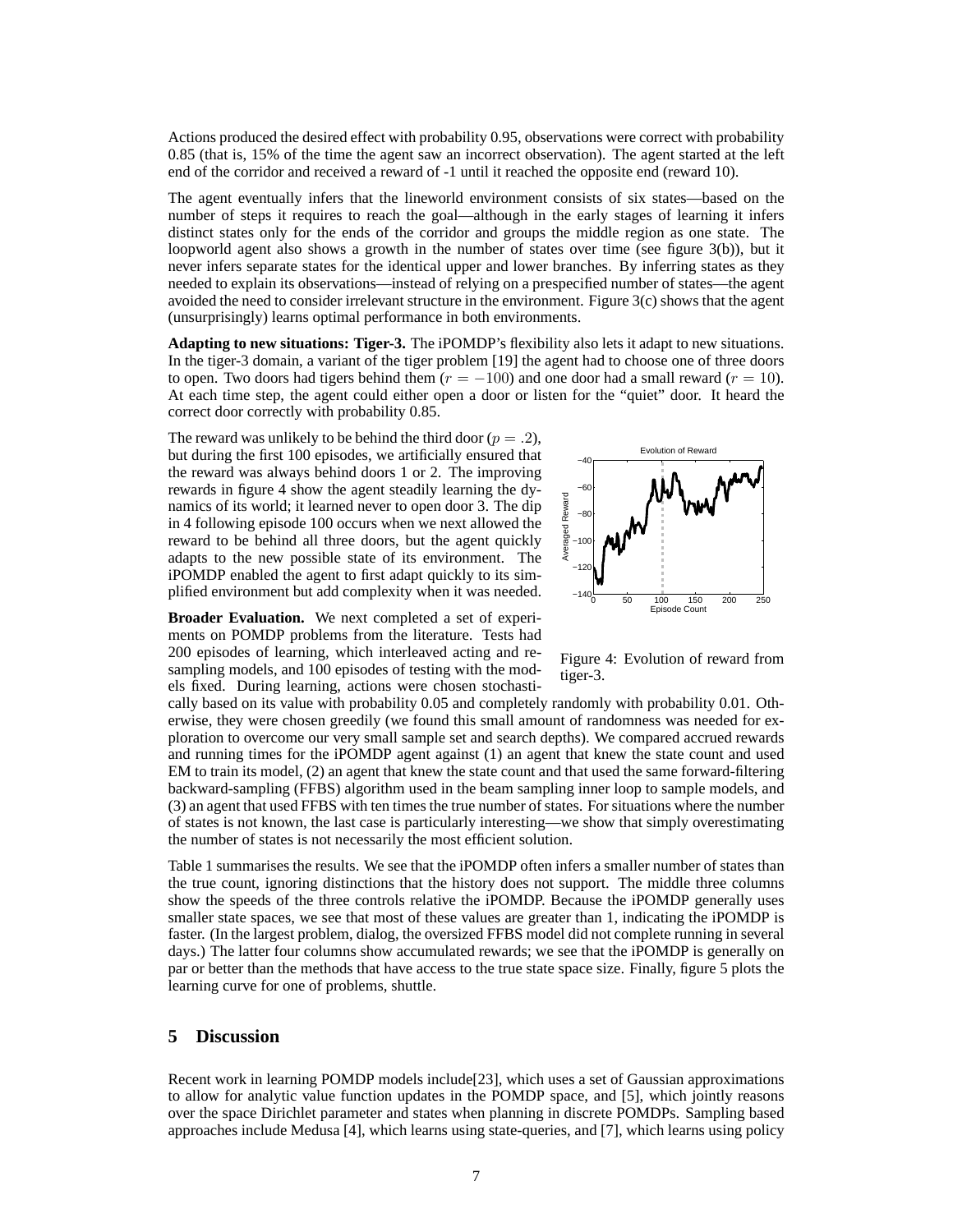

Figure 5: Evolution of reward for shuttle. During training (left), we see that the agent makes fewer mistakes toward the end of the period. The boxplots on the right show rewards for 100 trials after learning has stopped; we see the iPOMDP-agent's reward distribution over these 100 trials is almost identical an agent who had access to the correct model.

Table 1: Inferred states and performance for various problems. The iPOMDP agent (FFBS-Inf) often performs nearly as well as the agents who had knowledge of the true number of states (EMtrue, FFBS-true), learning the necessary number of states much faster than an agent for which we overestimate the number of states (FFBS-big).

| Metric                    | <b>States</b> |                | <b>Relative Training Time</b> |       |       | Performance |         |       |         |
|---------------------------|---------------|----------------|-------------------------------|-------|-------|-------------|---------|-------|---------|
| Problem                   | True          | FFBS-          | EM-                           | FFBS- | FFBS- | EM-         | FFBS-   | FFBS- | FFBS-   |
|                           |               | Inf            | true                          | true  | big   | true        | true    | big   | Inf     |
| Tiger[19]                 | 2             | 2.1            | 0.41                          | 0.70  | 1.50  | $-277$      | 0.49    | 4.24  | 4.06    |
| Shuttle[21]               | 8             | 2.1            | 1.82                          | 1.02  | 3.56  | 10          | 10      | 10    | 10      |
| Network[19]               |               | 4.36           | 1.56                          | 1.09  | 4.82  | 1857        | 7267    | 6843  | 6508    |
| Gridworld <sup>[19]</sup> | 26            | 7.36           | 3.57                          | 2.48  | 59.1  | $-25$       | $-51$   | $-67$ | $-13$   |
| (adapted)                 |               |                |                               |       |       |             |         |       |         |
| Dialog[22]                | 51            | $\overline{2}$ | 0.67                          | 5.15  |       | $-3023$     | $-1326$ |       | $-1009$ |
| (adapted)                 |               |                |                               |       |       |             |         |       |         |

queries. All of these approaches assume that the number of underlying states is known; all but [7] focus on learning only the transition and observation models.

In many problems, however, the underlying number of states may not be known—or may require significant prior knowledge to model—and, from the perspective of performance, is irrelevant. The iPOMDP model allows the agent to adaptively choose the complexity of the model; any expert knowledge is incorporated into the prior: for example, the Dirichlet counts on observation parameters can be used to give preference to certain observations as well as encode whether we expect observations to have low or high noise. As seen in the results, the iPOMDP allows the complexity of the model to scale gracefully with the agent's experience. Future work remains to tailor the planning to unbounded spaces and refine the inference for POMDP resampling.

Past work has attempted to take advantage of structure in POMDPs [24, 25], but learning that structure has remained an open problem. By giving the agent an unbounded state space—but strong locality priors—the iPOMDP provides one principled framework to learning POMDP structure. Moreover, the hierarchical Dirichlet process construction described in section 2 can be extended to include more structure and deeper hierarchies in the transitions.

## **6 Conclusion**

We presented the infinite POMDP, a new model for Bayesian RL in partially observable domains. The iPOMDP provides a principled framework for an agent to posit more complex models of its world as it gains more experience. By linking the complexity of the model to the agent's experience, the agent is not forced to consider large uncertainties—which can be computationally prohibitive near the beginning of the planning process, but it can later come up with accurate models of the world when it requires them. An interesting question may also to apply these methods to learning large MDP models within the Bayes-Adaptive MDP framework [26].